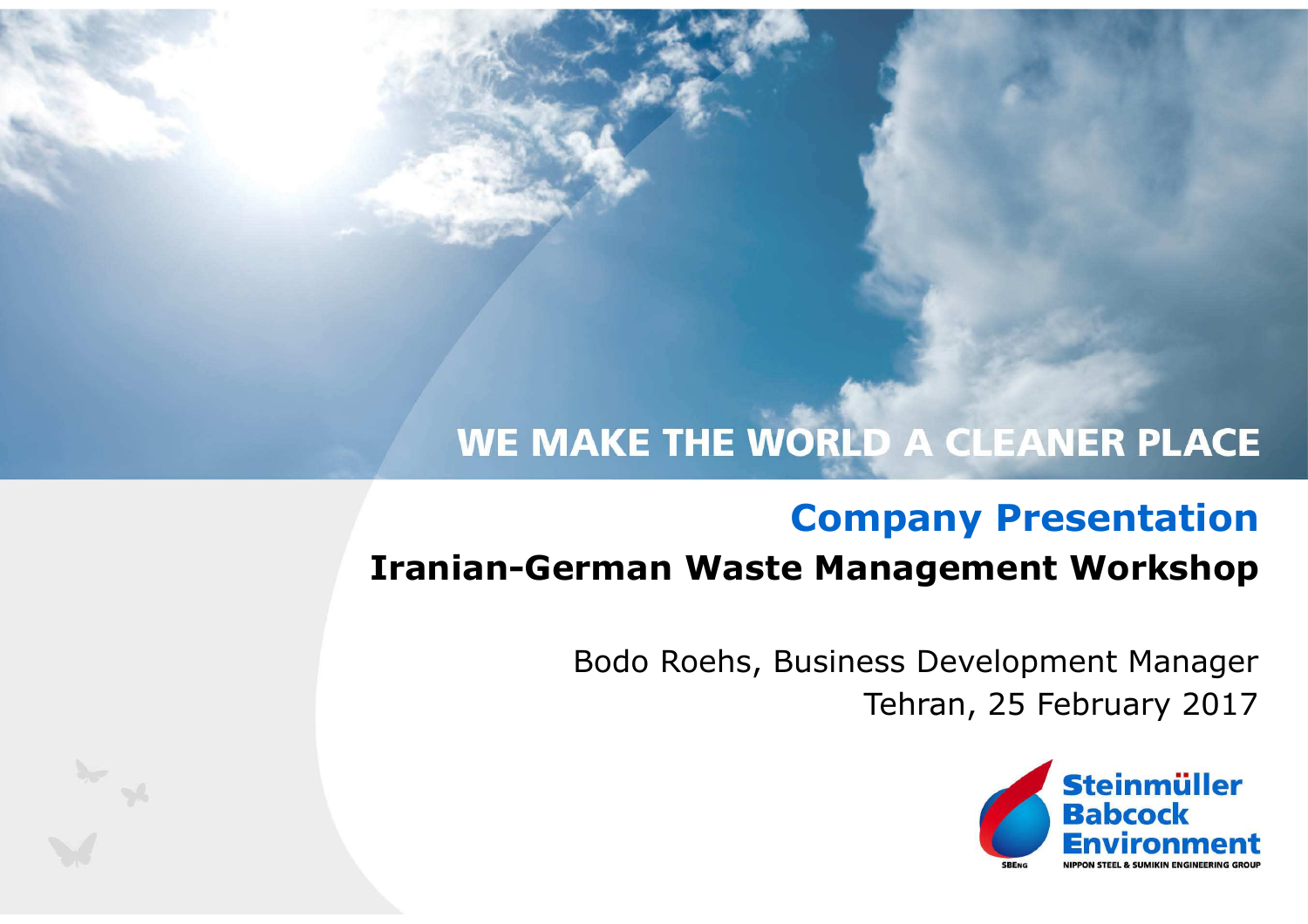## **Company Information**



- • International company for plant construction in the field of environmental and energy technology
- • More than 150 years of tradition and know-how
- $\bullet$  Worldwide more than 1,600 reference plants
- $\bullet$  Technology supplier and EPC-Contractor for turnkey plants
- • Member of the Nippon Steel & Sumitomo Metal Corporation



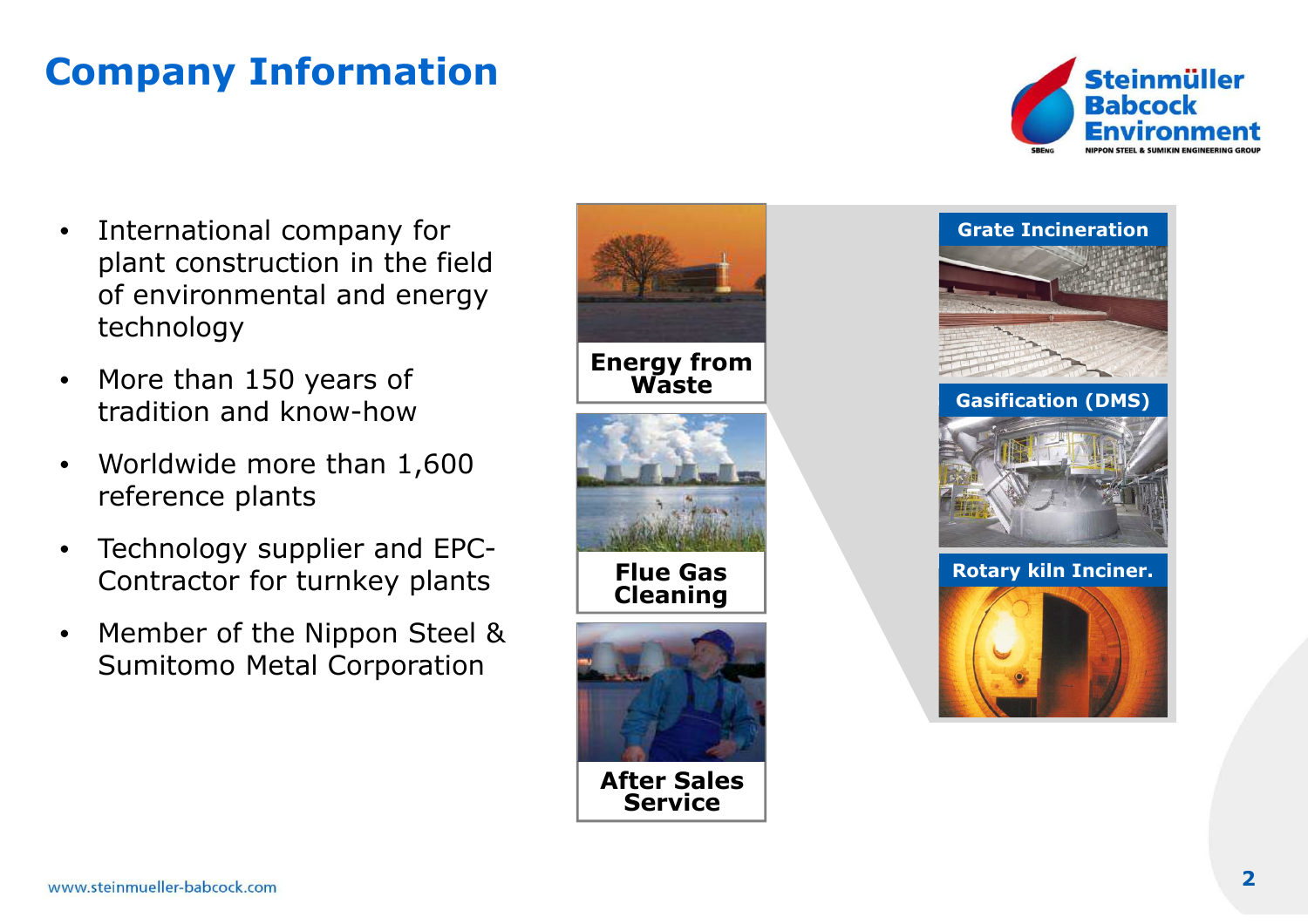### **Ownership Structure**



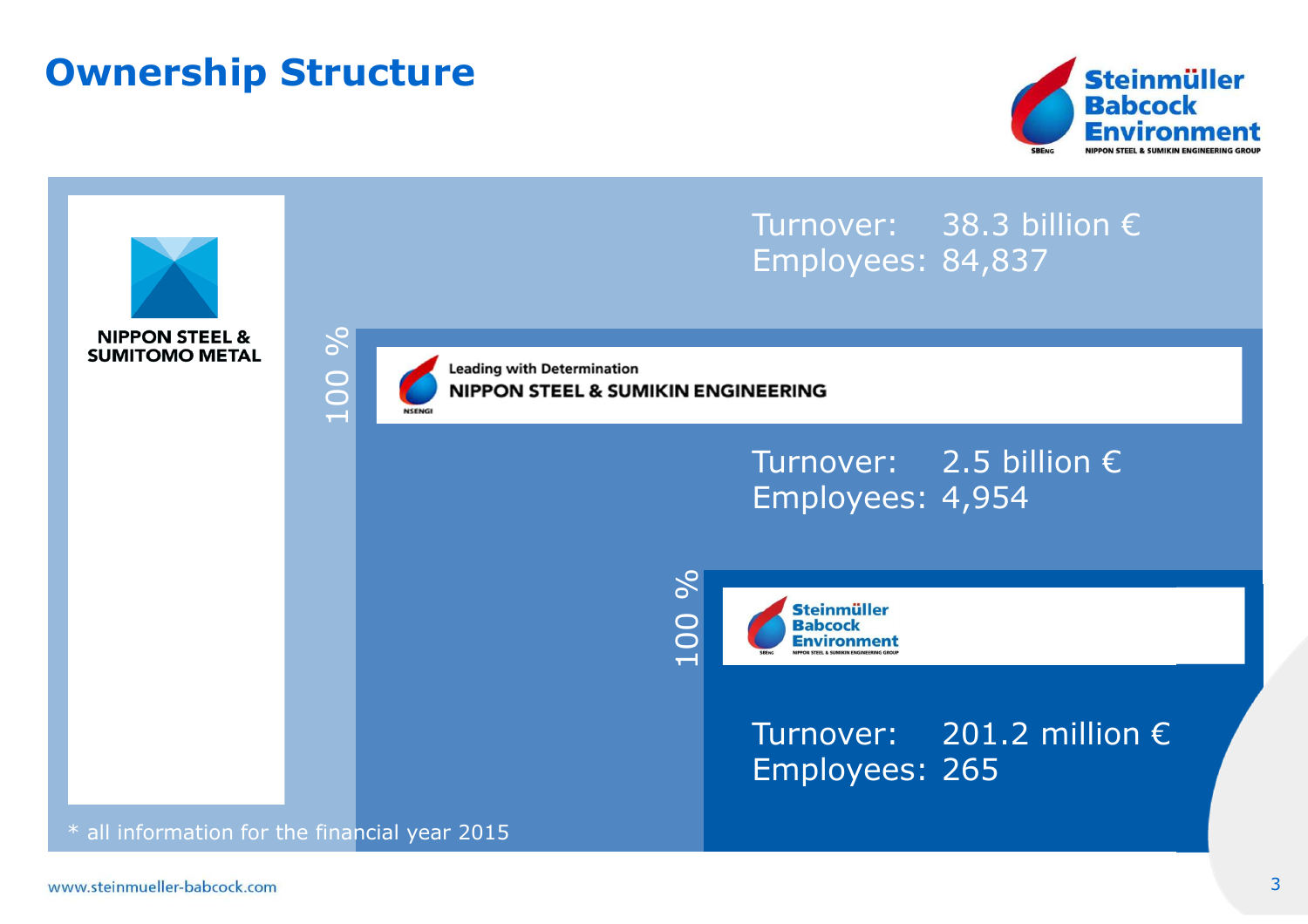# **SBENG Offer & Partner Modell**





| <b>SBENG OWN technology</b>    | <b>Scope of Iranian partner</b> |                       |  |
|--------------------------------|---------------------------------|-----------------------|--|
| <b>Incineration Technology</b> | <b>Water-Steam Cycle</b>        | <b>Infrastructure</b> |  |
| <b>Boiler Technology</b>       | <b>Electrical Systems</b>       | <b>Civil Works</b>    |  |
| <b>Flue Gas Treatment</b>      | I & C System                    |                       |  |
|                                | <b>Balance of Plant</b>         |                       |  |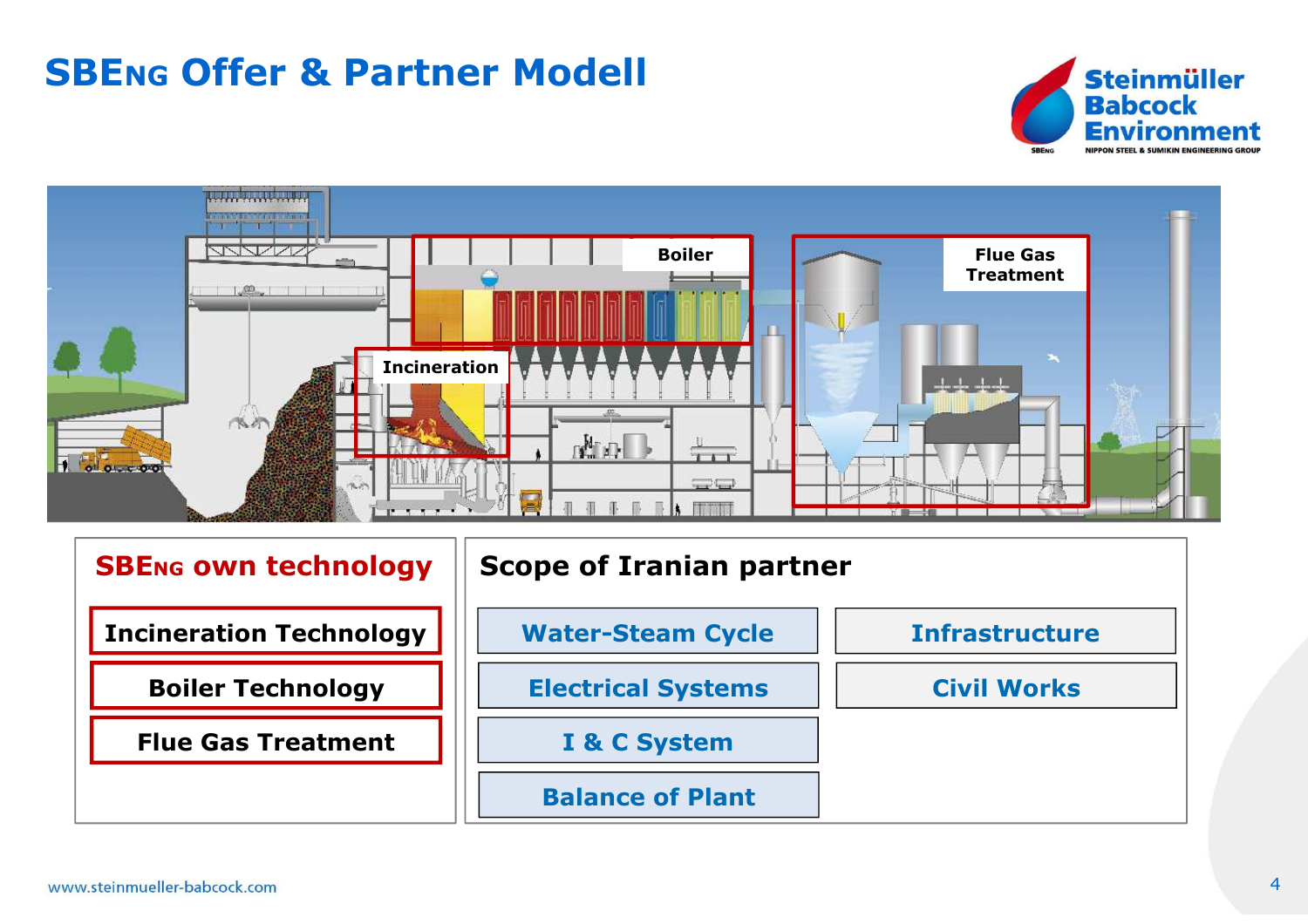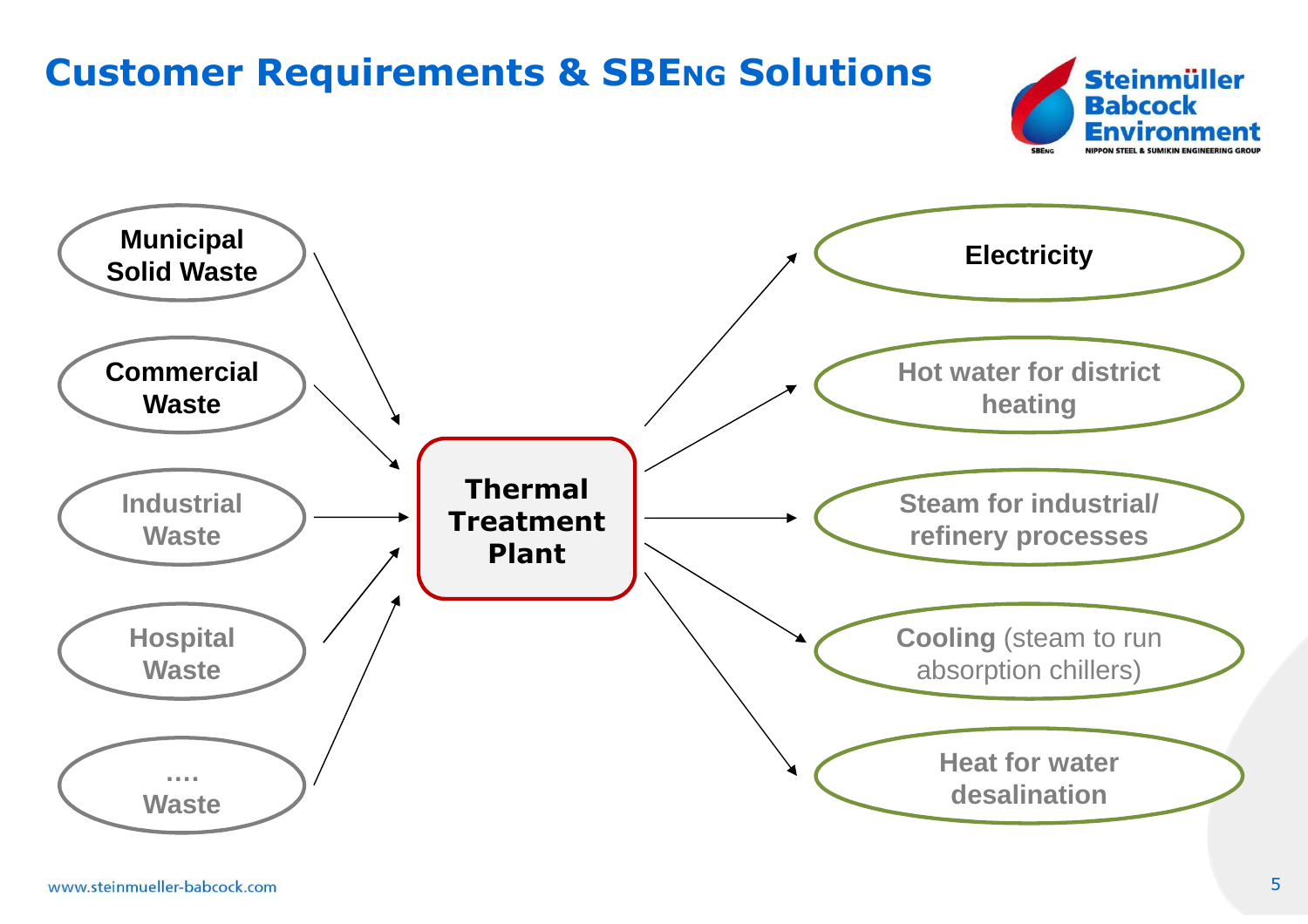## **Grate Incineration & Municipal Solid Waste**





#### **Technology**

- Forward moving grate
- Capacity: 4 to 50 t/h
- LHV [MJ/kg]: 6 <sup>20</sup>
- Waste types that can be processed
	- − Municipal solid waste
- As add on:
- − Refuse derived fuels
- − Industrial waste
- − Biomass
- 
- − Bulky waste

## − Sewage sludge

− Tyres etc.

### **References** (selected examples)

#### **Newest plants**

| <b>City/ Country</b>      | <b>Fuel</b>              | <b>Capacity</b><br>[1000 t] p.a. | <b>Start-up</b><br>Year |  |
|---------------------------|--------------------------|----------------------------------|-------------------------|--|
| Vilnius/ Lithuania        | RDF, MSW, sew.           | 224                              | 2019                    |  |
| Delfzijl/ The Netherlands | RDF, MSW, sew.           | 144                              | 2018                    |  |
| Linköping/Sweden          | <b>MSW &amp; Biomass</b> | 242                              | 2016                    |  |
| Tampere/ Finland          | <b>MSW &amp; Biomass</b> | 160                              | 2015                    |  |

#### **Largest plants**

| <b>City/ Country</b>      | <b>Fuel</b> | <b>Capacity</b> | <b>Start-up</b> |  |
|---------------------------|-------------|-----------------|-----------------|--|
|                           |             | [1000 t] p.a.   | Year            |  |
| Naples/ Italy             | <b>RDF</b>  | 648             | 2009            |  |
| Cologne/ Germany          | <b>MSW</b>  | 572             | 1997            |  |
| Hamburg Rug./ Germany MSW |             | 344             | 1999            |  |
| Heringen/ Germany         | <b>RDF</b>  | 320             | 2009            |  |
| Berlin Ruhl./ Germany     | <b>MSW</b>  | 288             | 2012            |  |
| Herten/ Germany           | <b>MSW</b>  | 278             | 2008            |  |

#### **Largest incineration lines**

| <b>City/ Country</b>  | <b>Fuel</b>               | <b>Capacity t/h</b> | <b>Start-up</b><br>Year |
|-----------------------|---------------------------|---------------------|-------------------------|
| Berlin Ruhl./ Germany | <b>MSW</b>                | 36,0                | 2012                    |
| Klaipeda/ Lithuania   | <b>MSW</b>                | 34,0                | 2013                    |
| Berlin Rued./ Germany | <b>RDF</b>                | 32.9                | 2008                    |
| Linköping/Sweden      | <b>IMSW &amp; Biomass</b> | 30,2                | 2016                    |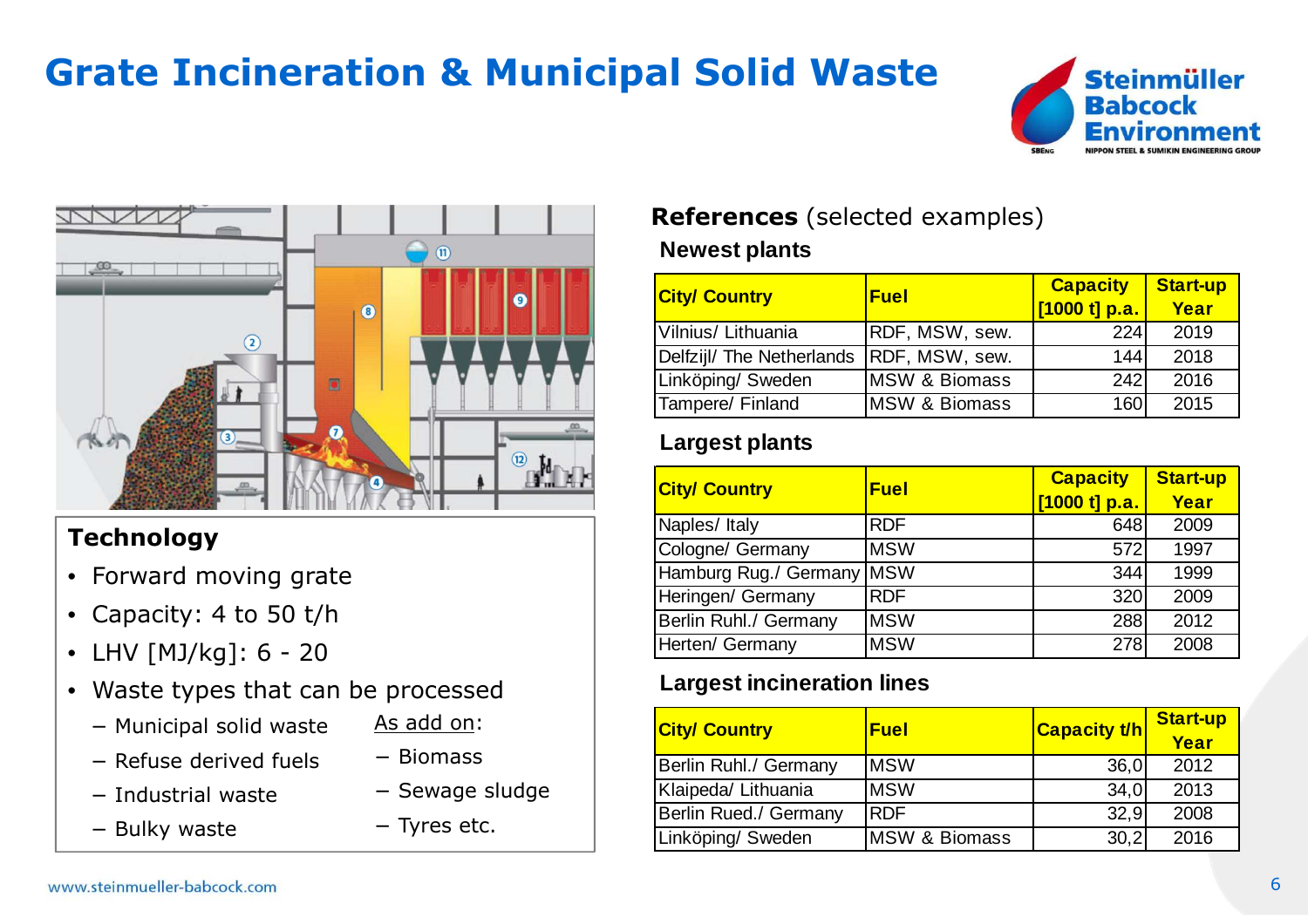## **Rotary Kiln & Hazardous Waste**





#### **Technology**

- Rotary kiln
- Capacity: 3 to 16 t/h
- Incineration temperature: 1100°C (>2 s)
- <u>Hazardous</u> waste types processed in<br>various forms (solid nasty liquid) various forms (solid, pasty, liquid)
	- − Industrial
	- − Hospital
	- − Animal etc.

| <b>Location</b>           | <b>Country</b> | <b>Fuel</b>                | No. of<br><b>Units</b> | Cap. per<br>line [t/h] | <b>Capacity</b><br>[Ths. $t/a$ ] | Start-<br><b>up</b> |
|---------------------------|----------------|----------------------------|------------------------|------------------------|----------------------------------|---------------------|
| Sodegaura City            | Japan          | Industrial<br>waste        | 1                      | 15,50                  | 124                              | 2008                |
| Fenice Melfi              | Italy          | Industrial<br>waste        | $\mathbf 1$            | 5,00                   | 40                               | 2000                |
| Ulsan                     | South-Korea    | Industrial<br>waste        | $\overline{2}$         | 6,25                   | 100                              | 1999                |
| Pusan                     | South-Korea    | <b>Industrial</b><br>waste | $\overline{2}$         | 7,30                   | 117                              | 1998                |
| <b>Brunsbüttel</b>        | Germany        | Industrial<br>waste        | 1                      | 5,00                   | 40                               | 1997                |
| Wolfen                    | Germany        | Wood                       | 1                      | 16,00                  | 128                              | 1997                |
| Marl                      | Germany        | Industrial<br>waste        | 1                      | 7,00                   | 56                               | 1997                |
| Zapfendorf                | Germany        | Wood                       | 1                      | 6,70                   | 54                               | 1997                |
| <b>Böhlen</b>             | Germany        | Industrial<br>waste        | 1                      | 3,30                   | 26                               | 1997                |
| Krefeld                   | Germany        | Industrial<br>waste        | 1                      | 5,00                   | 40                               | 1996                |
| Swan<br>Hills/Alberta     | Canada         | Industrial<br>waste        | 1                      | 5,00                   | 40                               | 1993                |
| McIntosh,<br>Alabama      | <b>USA</b>     | Industrial<br>waste        | 1                      | 2,80                   | 22                               | 1993                |
| St. Gabriel,<br>Louisiana | <b>USA</b>     | Industrial<br>waste        | 1                      | 2,80                   | 22                               | 1993                |
| Leverkusen                | Germany        | Industrial<br>waste        | 1                      | 3,95                   | 32                               | 1992                |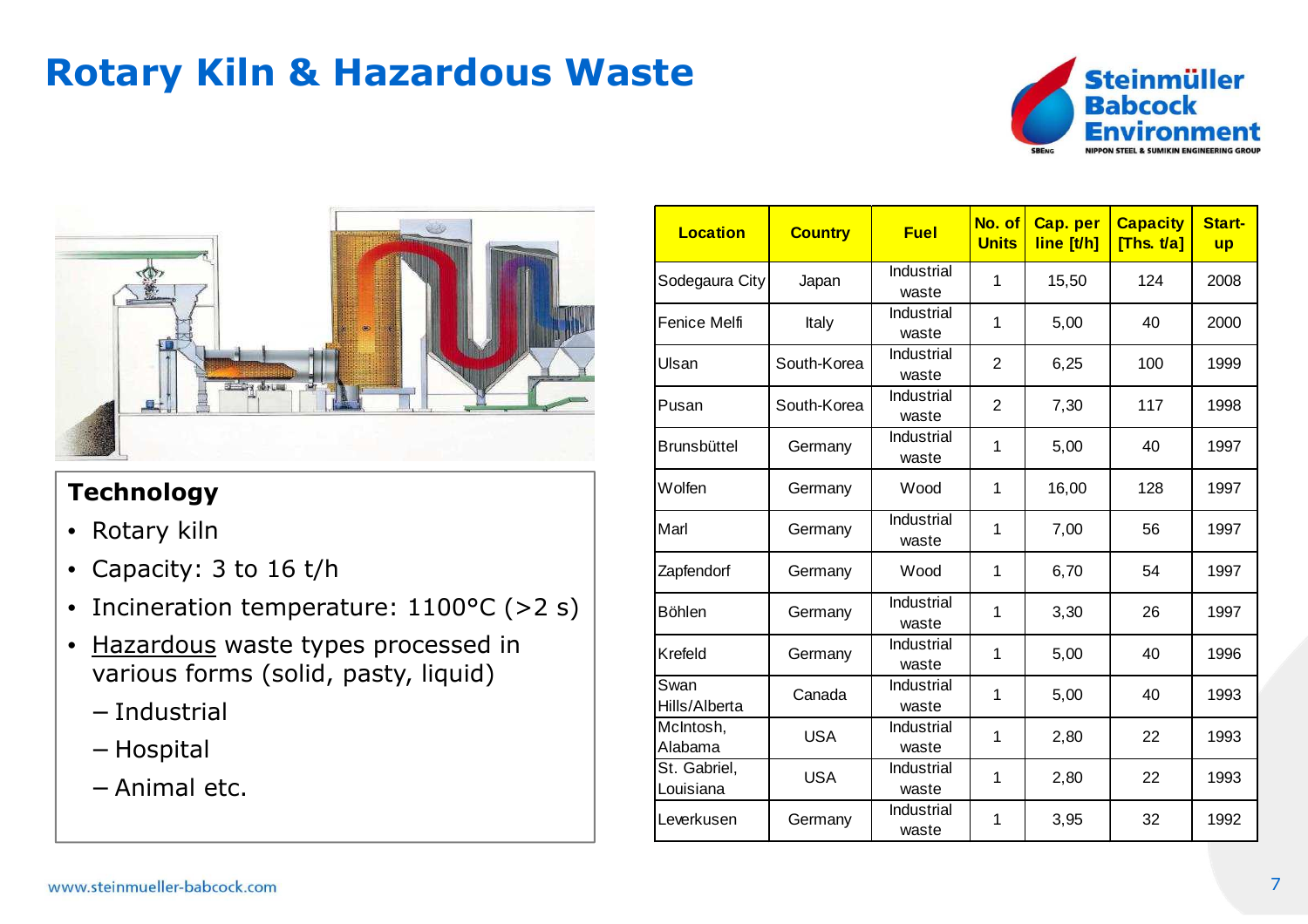### **Environmental SecurityGerman Emission Standard**



#### **Environmental Impact of Energy from Waste Plants in Germany**

- Germany has got nearly 100 waste incineration plants; more than all other European countries except France
- German emission standards are more strict than European ones
- Nevertheless, pollution by such plants is negligible (see example on dust/ particulate matters)

#### **PM10 Emissions in Germany**



Source: German Environmental Agency, National Trend Tables 1990-2010, 2010 values.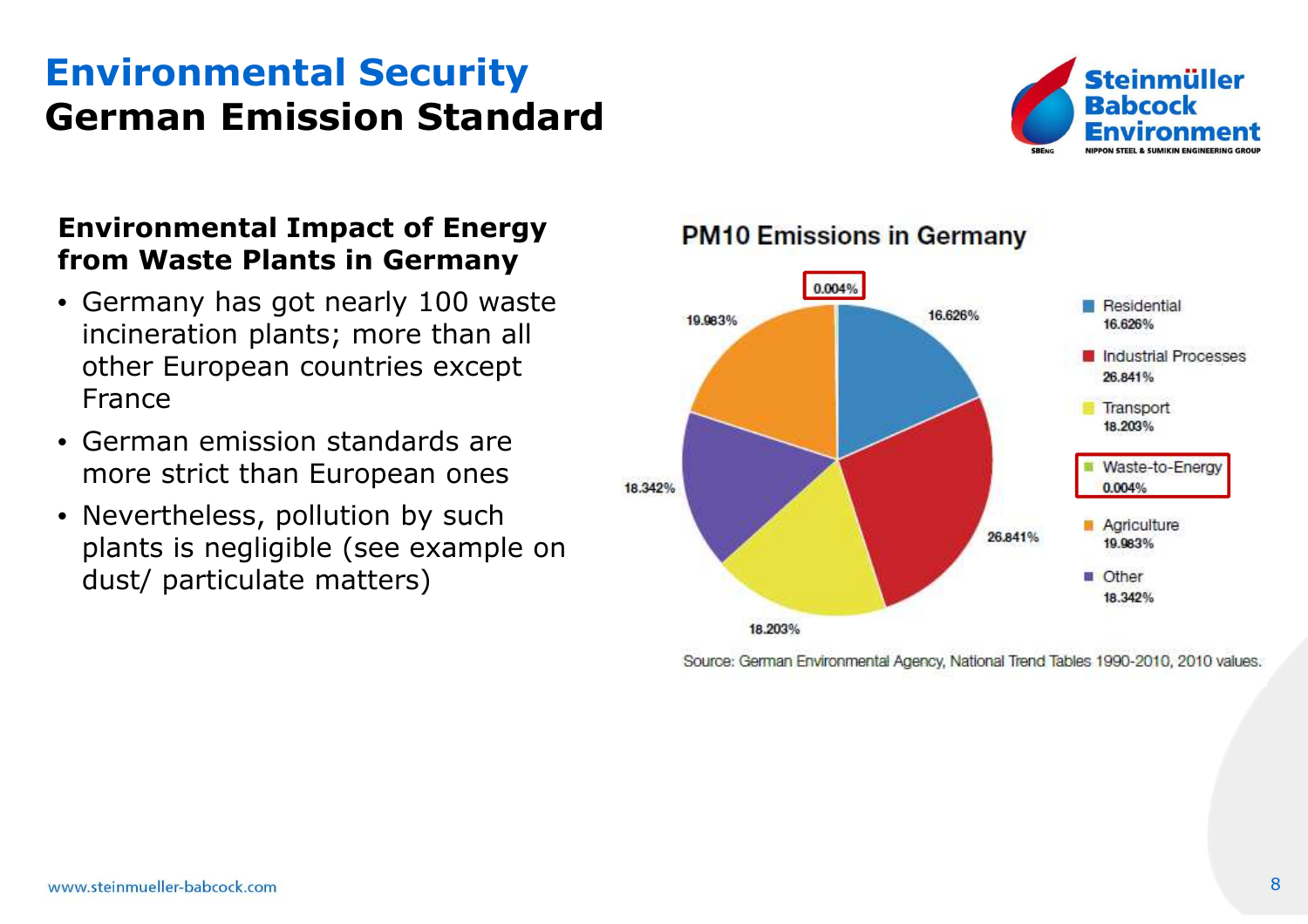### **Environmental SecuritySBE Flue Gas Cleaning Solutions**



**SBE covers a large variety of flue gas cleaning concepts to comply with emission thresholds and country-specific requirements all over the world**